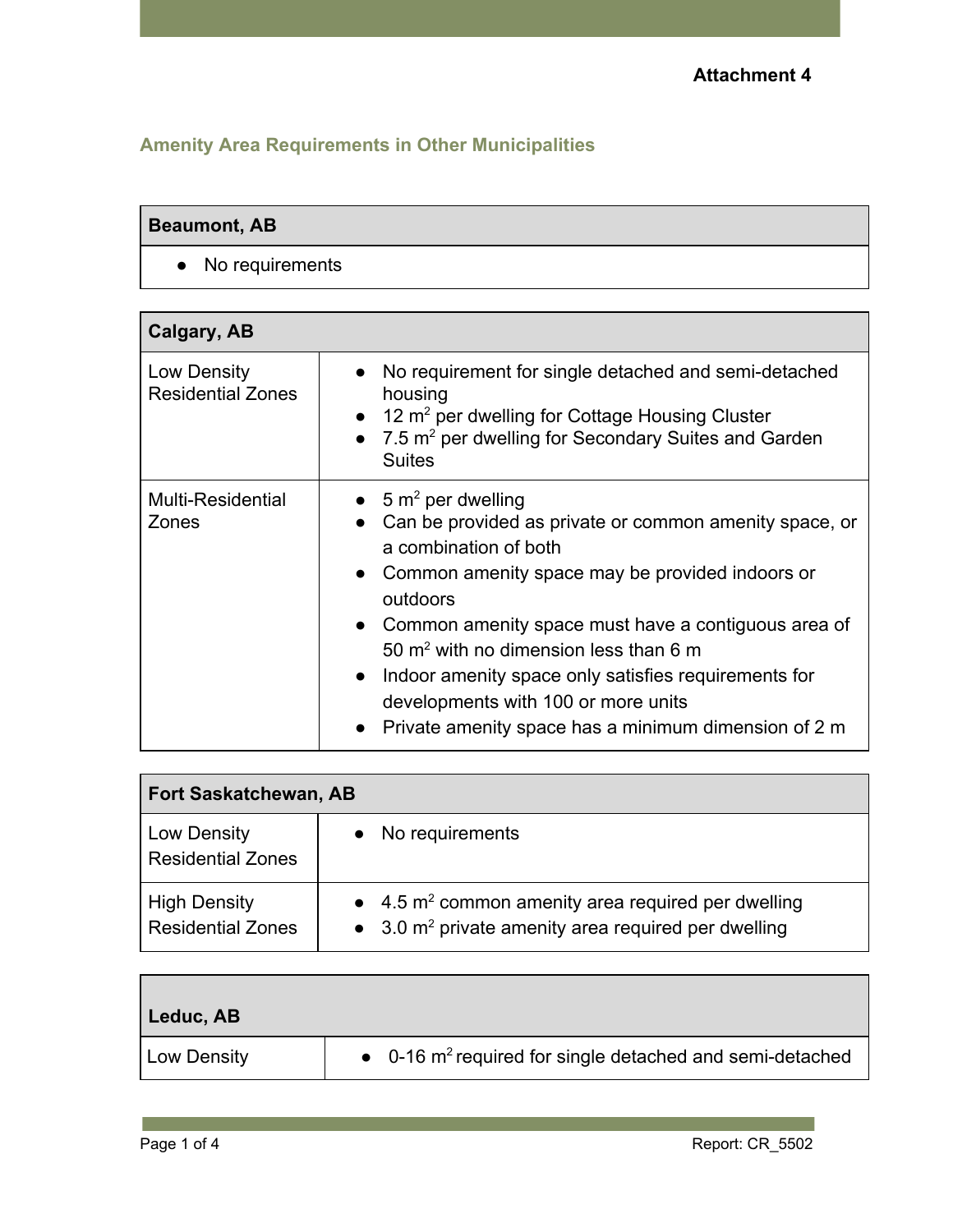#### **Attachment 4**

| Residential<br>Development                            | housing, depending on the zone                                                    |
|-------------------------------------------------------|-----------------------------------------------------------------------------------|
| Medium and High<br>Density Residential<br>Development | • 16 $m^2$ required for row housing<br>• 7.5 $m^2$ required for apartment housing |

| St. Albert, AB                                  |                                                                                                                |
|-------------------------------------------------|----------------------------------------------------------------------------------------------------------------|
| Low Density<br><b>Residential Zones</b>         | No requirements                                                                                                |
| <b>High Density</b><br><b>Residential Zones</b> | Required in some higher density zones<br>$\bullet$ 4-9 m <sup>2</sup> depending on zone and number of bedrooms |

| <b>Strathcona County, AB</b>                                |                                                                                                                                            |
|-------------------------------------------------------------|--------------------------------------------------------------------------------------------------------------------------------------------|
| Low Density<br>Residential<br>Development                   | No requirements                                                                                                                            |
| Medium to High<br><b>Density Residential</b><br>Development | $\bullet$ 3.5 m <sup>2</sup> required for townhouses, multiple dwellings, and<br>apartment dwellings<br>• 1.5 $m^2$ required to be private |

| <b>Stony Plain, AB</b>                                   |                                                                                                                                                                              |
|----------------------------------------------------------|------------------------------------------------------------------------------------------------------------------------------------------------------------------------------|
| Low Density<br><b>Residential</b><br>Development         | No requirements                                                                                                                                                              |
| <b>High Density</b><br><b>Residential</b><br>Development | • Required for developments of 50 or more dwelling units<br>Minimum of 2 $m2$ communal amenity area per dwelling<br>$\bullet$<br>grouped into areas of not less than 50 $m2$ |

## **Spruce Grove, AB**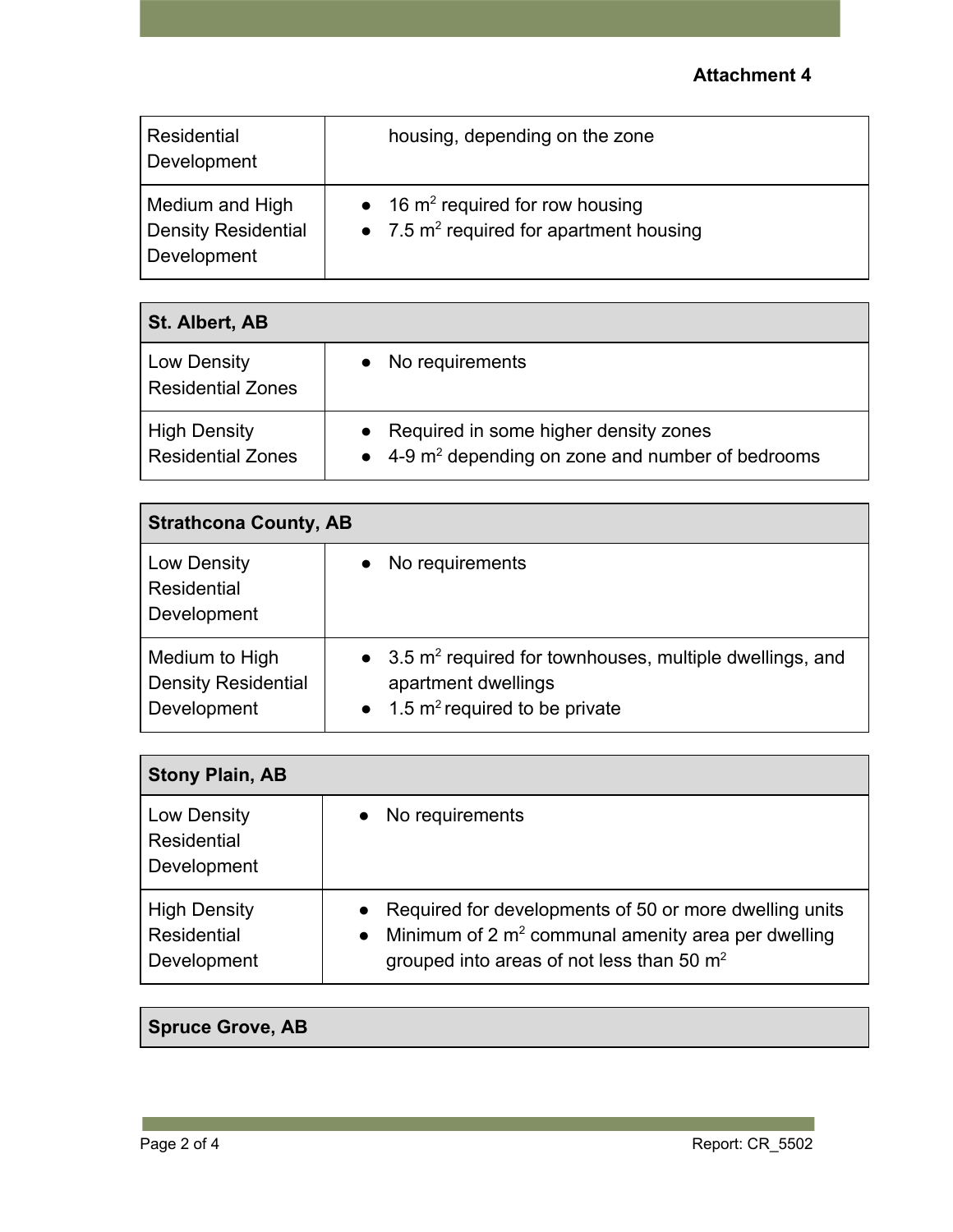#### **Attachment 4**

| Single Detached<br>Housing | • No requirements                                                    |
|----------------------------|----------------------------------------------------------------------|
| <b>Duplex</b>              | • 7.5 m <sup>2</sup> private outdoor amenity area in R1 and R2 zones |
| Row Housing                | • 7.5 $m^2$ private outdoor amenity area                             |
| Multi-unit dwellings       | • 7.5 $m^2$ common amenity area                                      |

| Saskatoon, SK                                                     |                                                                                         |
|-------------------------------------------------------------------|-----------------------------------------------------------------------------------------|
| Single and<br>Semi-detached<br>Housing                            | No requirements<br>$\bullet$                                                            |
| <b>Medium Density</b><br><b>Townhouses</b>                        | 9 m <sup>2</sup> per dwelling or 90 m <sup>2</sup> (whichever is greater).<br>$\bullet$ |
| Low Density<br><b>Multiple Unit</b><br>Housing                    | 18 $m^2$ per dwelling.<br>$\bullet$                                                     |
| Medium and High<br><b>Density Multiple</b><br><b>Unit Housing</b> | • $5 \text{ m}^2$ per dwelling.                                                         |

| Regina, SK                 |                                                                          |
|----------------------------|--------------------------------------------------------------------------|
| Low Density<br>Residential | No requirements<br>$\bullet$                                             |
| Multi-unit<br>developments | 5% of lot area must be provided as communal amenity<br>$\bullet$<br>area |

## **Winnipeg, MB**

● No requirements

# **Vancouver, BC**